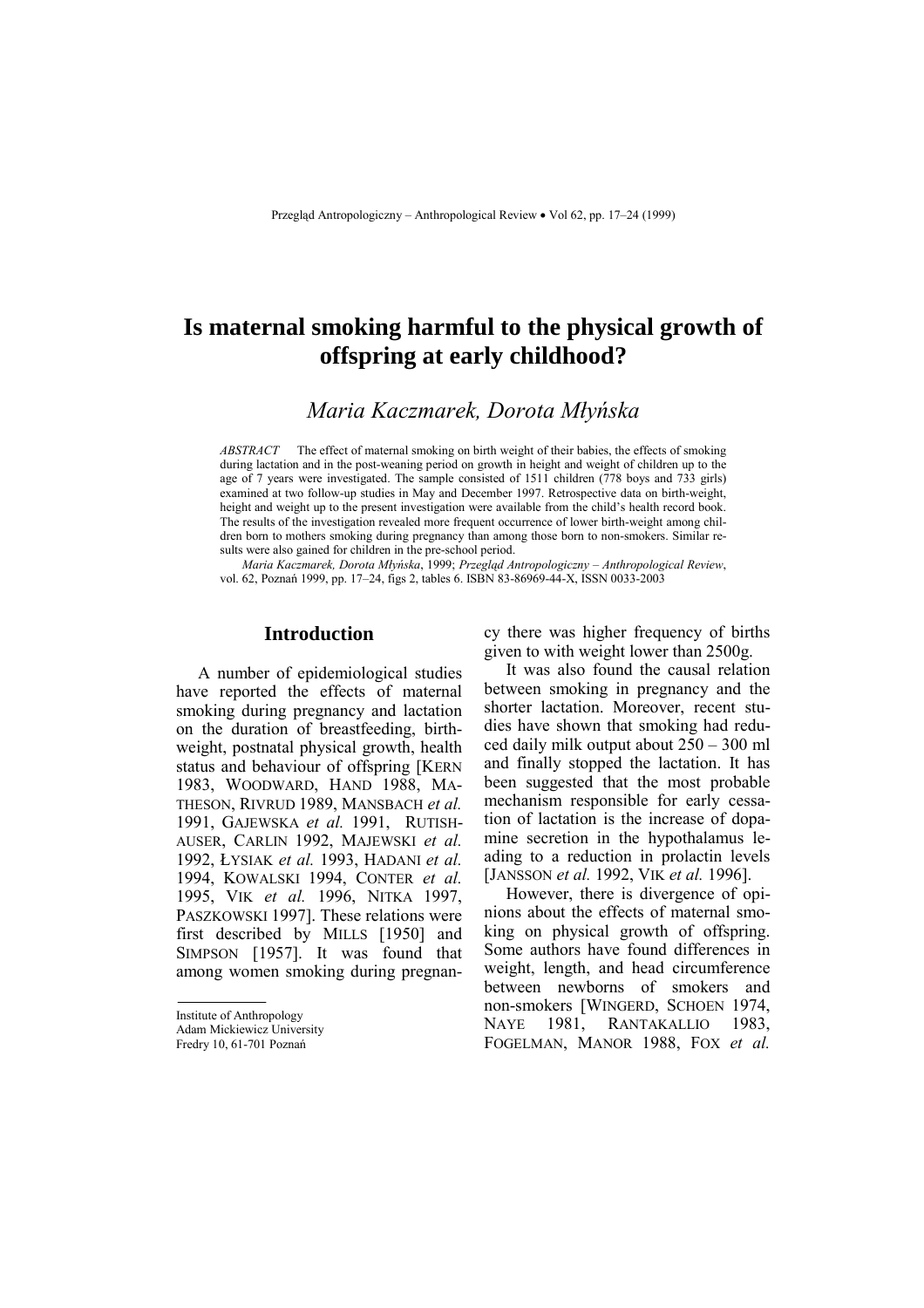1990]. The other did not find such difference [HARDY, MELLITS 1972, BARR *et al.* 1984, DAY *et al.* 1992, SCHULTE-HOBEIN *et al.* 1992]. Little is known about the effect of maternal smoking on children growth at early childhood. This inspired the authors to undertake the study to assess the relation between maternal smoking and physical growth of pre-school children. The objectives of this study were to determine the relation between maternal smoking habit and education, maternal smoking and the duration of breastfeeding and finally the influence of maternal smoking during pregnancy and lactation on birthweight and growth in height and weight from birth up to the age of 7 years.

# **Materials and methods**

Data reported here were obtained from two surveys carried out in a half year interval in all kindergartens in Kalisz in May and December 1997. A total of 1511 children (778 boys and 733 girls) born in majority in Kalisz between 1990 and 1994 were selected by the authors. The criteria were such that the children had to have been born at term (after 37 gestation week) and had to exhibit no severe anomaly or chronic diseases. Measurements of body weight, height, head and chest circumferences, some other somatic measurements such as arm and leg circumferences and skinfolds were taken according to the protocol of the growth survey "Dziecko Poznańskie" [CIEŚLIK *et al.* 1994]. The children were weighed on an electronic scale calibrated in the metric system in grams and to the nearest 100g. Body height was measured in standing position with GPM anthropometer and with accuracy to 1 mm.

These two characteristics were used for assessing physical growth of children. The values of birth weight were obtained from the child health record in "D" dispensary. Retrospective data of physical growth of children since birth was also possible thanks to detailed analysis of child health records. The background data was received in the questionnaire. The parents were asked for family type (single or two parent family), highest attained level of education, life-style and life conditions, cigarettes smoked daily by the person who cared for the child most of the time, and this person was almost always the mother (in 96.7%). In further questionnaire mothers were asked about number of smoking cigarettes per day and drinking alcohol during pregnancy and lactation, the type and duration of feeding a baby (breast- or bottle-feeding), mother's age at delivery, health status, parity (number of live births), number of foetal losses. From the background data collected in the questionnaire, the following variables were used in this study: maternal smoking during pregnancy, lactation, duration of breast-feeding, and mothers' highest educational level. Mother was acknowledged a smoker when she had smoked more than one cigarette a day.

One of the objectives of our study was to verify the statement about the effects of infant feeding on health, physical growth and cognitive development. Therefore, 1511 mothers were investigated in order to describe the relation between smoking habit, type and duration of feeding and body height and weight of offspring during first year of live. Three groups of infants were distinguished: those who received both breast milk and another type of milk feeding (mixed-fed), merely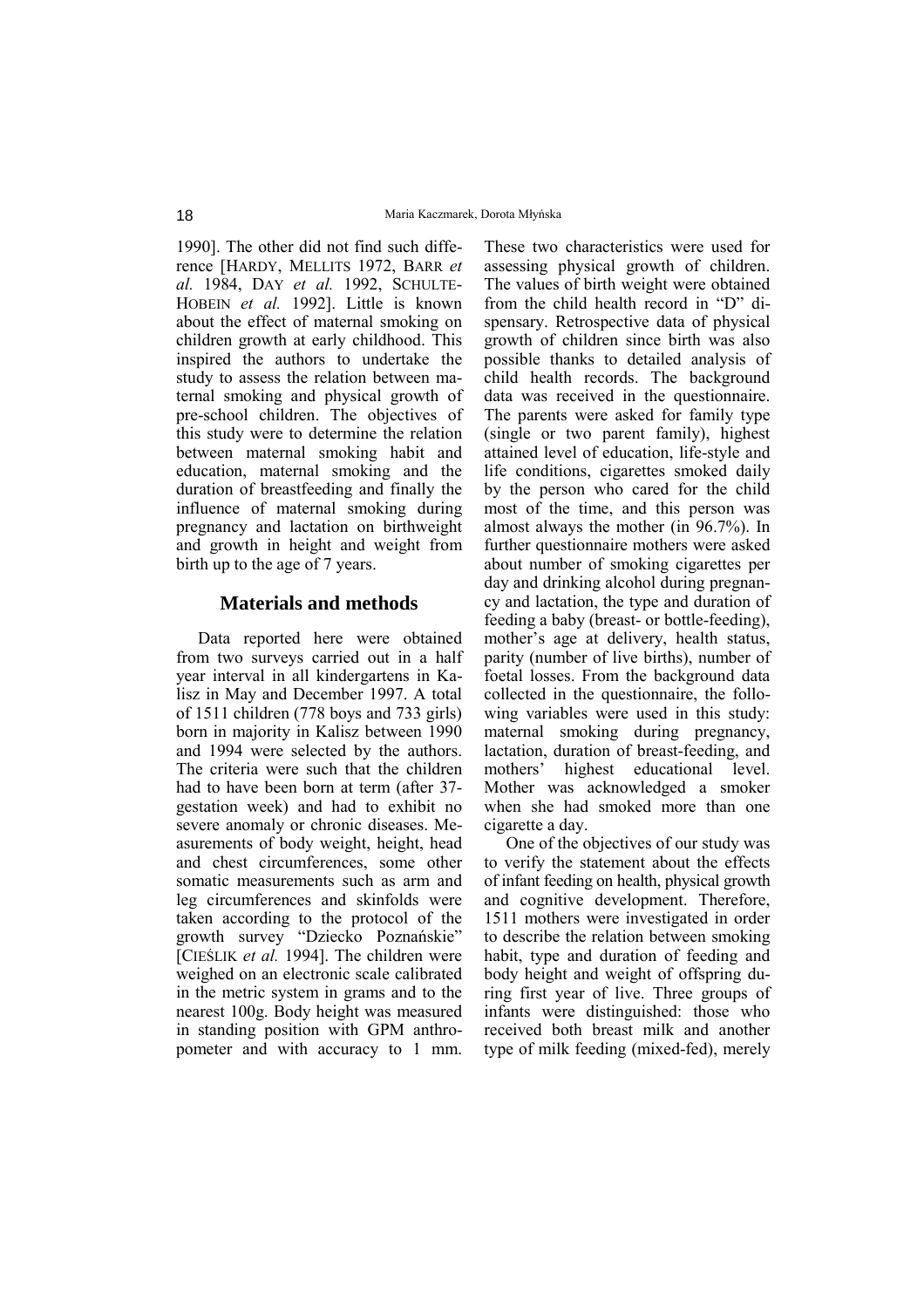breast milk, fed no shorter than 6 months (breast-fed) and formula milk (formulafed). Within these three groups fractions of mothers who smoked during pregnancy and lactation were distinguished.

The descriptive statistics and ANOVA were used for statistical elaboration of the data. The tendency in attained height and weight was estimated with the use of normalising procedure.

#### **Results**

#### **Maternal smoking habit and education level**

Table 1 shows percent distribution by mothers' education of all children participating in the study. The largest group of mothers consists of those who were educated from secondary school – almost 60%, whereas the smallest was the group of mothers educated from primary school level – only 5%. It means that an average level of maternal education was satisfactory. Smoking habit among mothers of children participating in the study was rather strong. It is shown in Figure 1 that there is a fraction of 9.4% of the total sample of women who smoked during

| <b>Table 1.</b> Education of mothers |
|--------------------------------------|
|--------------------------------------|

| Education  | Girls | <b>Boys</b> |     |       |
|------------|-------|-------------|-----|-------|
|            | n     | %           | n   | $\%$  |
| Primary    | 40    | 5.46        | 37  | 4.76  |
| Vocational | 128   | 17.49       | 158 | 20.31 |
| Secondary  | 438   | 59.84       | 467 | 60.03 |
| Academic   | 126   | 17.21       | 116 | 14.91 |

pregnancy, and 5.1% of them did not stop smoking during lactation. From the entire sample as much as 30.18% of women declared as had been regular smokers. It means that their children have been exposed to smoking from birth to the present examination.

Considering smoking habit and education level of mothers, shown in Figure 2, it may be seen that majority of smokers were women of primary education level. They constitute a fraction of 18.8% of a total sample. From among nonsmokers, women educated from high school represent the largest group. Almost 82% of women of highest education level did not smoke at all. As may be seen from the results of chi-square test the relation between smoking habit and education is statistically significant. Those who were better educated had become more conscious about harmful effect of smoking and they did not smoke at all.

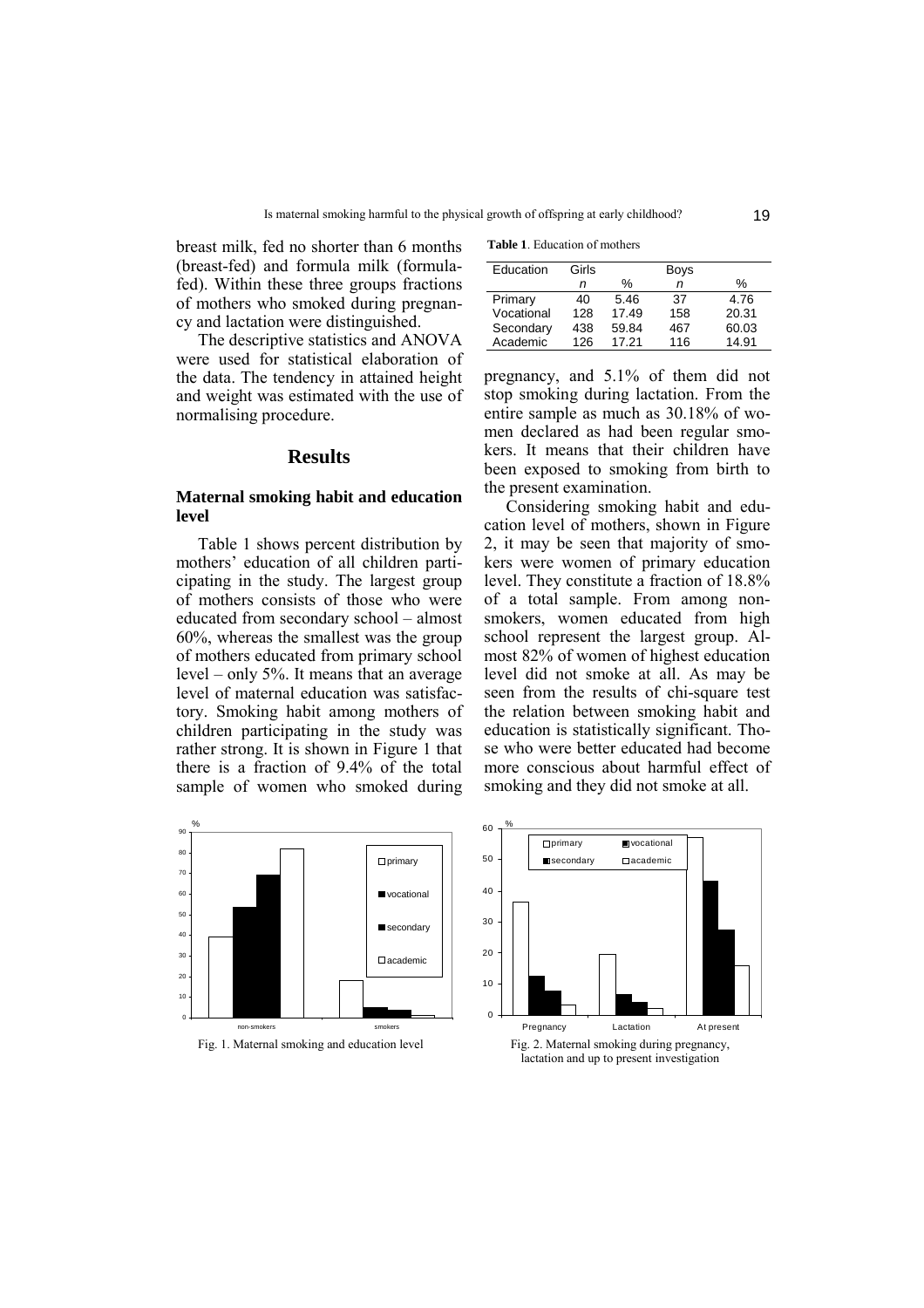Studying this problem in more details, e.g. taking into consideration whether mothers have smoked in each examined period: pregnancy, lactation and interval to the present investigation, one may see the same pattern as previously. As it is shown in Figure 2, the greatest number of smoking mothers were those of primary education level. From among them 37% smoked during pregnancy, 19% during lactation and 57% in time interval up to the present investigation. Once more, this result support previous statement about higher health consciousness of women educated from high schools.

#### **Maternal smoking, education and feeding**

The effects of infant feeding on health and physical growth have been discussed for decades. Benefits of breast-feeding in preventing infants from allergic diseases, gastrointestinal and respiratory infections, especially in high-risk environments are well known [VICTORIA *et al.* 1987, KRAMER 1988, HOWIE *et al.* 1990]. Beneficial effects of breast-feeding could be associated with the composition and bioavailability of breast milk proteins [STINI *et al.* 1980, KALISZEWSKA-DROZ-DOWSKA 1999] It is also associated with the mother-child relationship and infant stimulation, thus promoting child development [TEMBOURY *et al.* 1994].

Although beneficial effects of breastfeeding are widely known, in our material, shown in Table 2, mixed-fed infants constitute a majority (54.3% girls and

**Table 2**. The way of infant feeding in the investigated sample

|               | Girls |      | <b>Boys</b> |      |
|---------------|-------|------|-------------|------|
| Feeding       | n     | $\%$ | n           | %    |
| <b>Breast</b> | 87    | 11.9 | 64          | 8.2  |
| Mixed         | 398   | 54.3 | 436         | 56.0 |
| Formula       | 248   | 33.8 | 278         | 35.7 |
|               |       |      |             |      |

| Education               | Girls         |      | Boys          |               |
|-------------------------|---------------|------|---------------|---------------|
|                         | Bottle Breast |      | <b>Bottle</b> | <b>Breast</b> |
| Primary<br>& Vocational | 91.9          | 8.1  | 94.1          | 5.9           |
| Secondary               | 73.3          | 26.7 | 79.5          | 20.5          |
| Academic                | 50.0          | 50.0 | 54.3          | 45.7          |
|                         | $31.69*$      |      |               | 28.24*        |

 $*$ – significance on the level 0.01

56.0% boys), followed by the formulafed infants (33.8% girls and 35.7% boys). The numbers of breast-fed infants were the smallest, only 11.9% girls and 8.2% boys. Moreover, our findings confirmed that breast-feeding is strongly connected with the schooling of mother. The results are shown in Table 3. In an investigated sample the smallest number of breastfeeding mothers were those who graduated from primary and vocational schools (8.1% and 5.9% in girls and boys respectively), the largest, those who graduated from high schools (50% and 45.7% in girls and boys respectively). The differences were statistically significant.

The relation was also found between smoking during lactation and schooling of mothers (Table 4). The highest number of smoking mothers during lactation were those who graduated from elementary schools (16.2% in girls and 25.0% in boys), the smallest those who graduated from university (2.4% in girls and 1.8% in boys). This finding supports previous statements about an important role of education in infants' breast-feeding and maternal smoking habit.

#### **Birth-weight among children born to smoking and non-smoking mothers**

The results presented in Table 5 indicate negative influence of maternal smoking during pregnancy on weight of newborns. When we compare birthweight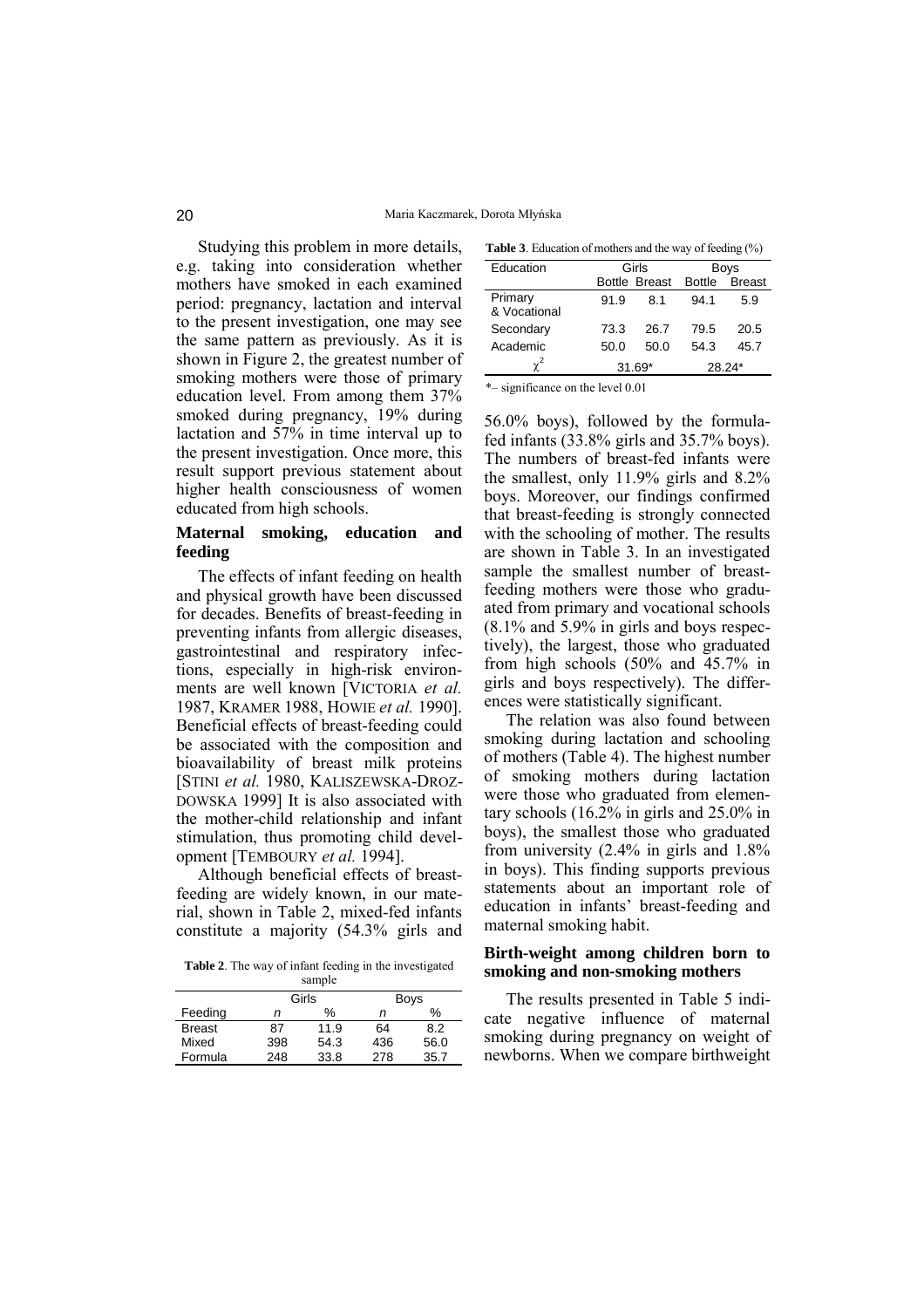**Table 4**. Education of mothers and smoking during  $location(0/)$ 

| $i$ actation (70) |                 |          |  |
|-------------------|-----------------|----------|--|
| Education         | Smoking mothers |          |  |
|                   | Girls           | Boys     |  |
| Elementary        | 16.2            | 25.0     |  |
| Vocational        | 4.9             | 8.8      |  |
| Secondary         | 4.2             | 4.6      |  |
| Academic          | 2.4             | 1.8      |  |
|                   | $13.25*$        | $30.59*$ |  |

 $*$ – significance on the level 0.01

**Table 5**. Birth-weight of babies born to non-smoking (NSM) and smoking (SM) mothers

| n           | $NSM$ (g) | SM(q) |       |
|-------------|-----------|-------|-------|
| Girls       |           |       |       |
| 729         | 3286      | 3061  | 0.000 |
| <b>Boys</b> |           |       |       |
| 766         | 3433      | 3303  | 0,054 |
|             |           |       |       |

**Table 6**. Standardized weight and height of pre-school children in relation to maternal smoking habit (SM smoking and  $NSM$  – non-smoking mothers).

| Standardized                        | <b>SM</b> | <b>NSM</b> |           |
|-------------------------------------|-----------|------------|-----------|
| characteristic                      |           |            |           |
| Girls - weight                      | $-0.32$   | $-0.79$    | $4.75***$ |
| Girls - height                      | 0.012     | $-0.38$    | $3.72**$  |
| Boys - weight                       | 0.013     | 0.18       | $-1.50$   |
| Boys - height                       | 0.001     | $-0.25$    | $2.43*$   |
| ** – significance on the level 0.01 |           |            |           |

 $-$  significance on the level 0.05

of babies born to smoking mothers with those born to non-smokers, we may see that the latter were significantly heavier. The same tendency was found in boys and girls. In girls the difference was around 225g, in boys it was 130g.

#### **Growth in weight and height up to the age of 7 years**

In the next step of our analysis we investigated the effects of maternal smoking on growth in weight and height of offspring up to the age of 7. Table 6 shows standardised values of height and weight of boys and girls. It is evident that girls of non-smoking mothers are heavier and taller than those of smoking mothers. The same was found for body height in

boys. However, our studies did not confirm the harmful effect of smoking on body mass in pre-school boys. The sons of mothers who smoked during pregnancy, breast-feeding, and until present investigation turned out to be heavier than sons born to non-smoking women are.

#### **Discussion**

Smoking is the most spread bad habit among people. It has been estimated that heavy smokers make up one third of inhabitants of earth, and Poland is the leading country in this statistics. What particularly bothers physicians, is constantly growing number of smoking women at reproductive age and of pregnant women. According to various statistics, active and passive pregnant smokers comprise 25-50%.

The results of our study on the effects of maternal smoking on growth in height and weight in pre-school children provided us with quite interesting observations. We observed that smoking has a harmful influence on physical growth in that period. Girls and boys born to nonsmoking mothers exceed their peers born to smokers in height and (with the exception of boys) in weight. Boys of smoking mothers were heavier than their peers in group of non-smokers, although we would expect an opposite finding. These results confirm the data of latest studies conducted by VIK *et al*. [1996]. In an attempt for a possible explanation of this finding we quote LITTLE *et al.* [1994]. The authors observed that infants who were breast-fed by smoking mothers gained more weight in first year of life than infants who were breast-fed by mothers who did not smoke or infants who were bottle-fed by smoking mothers.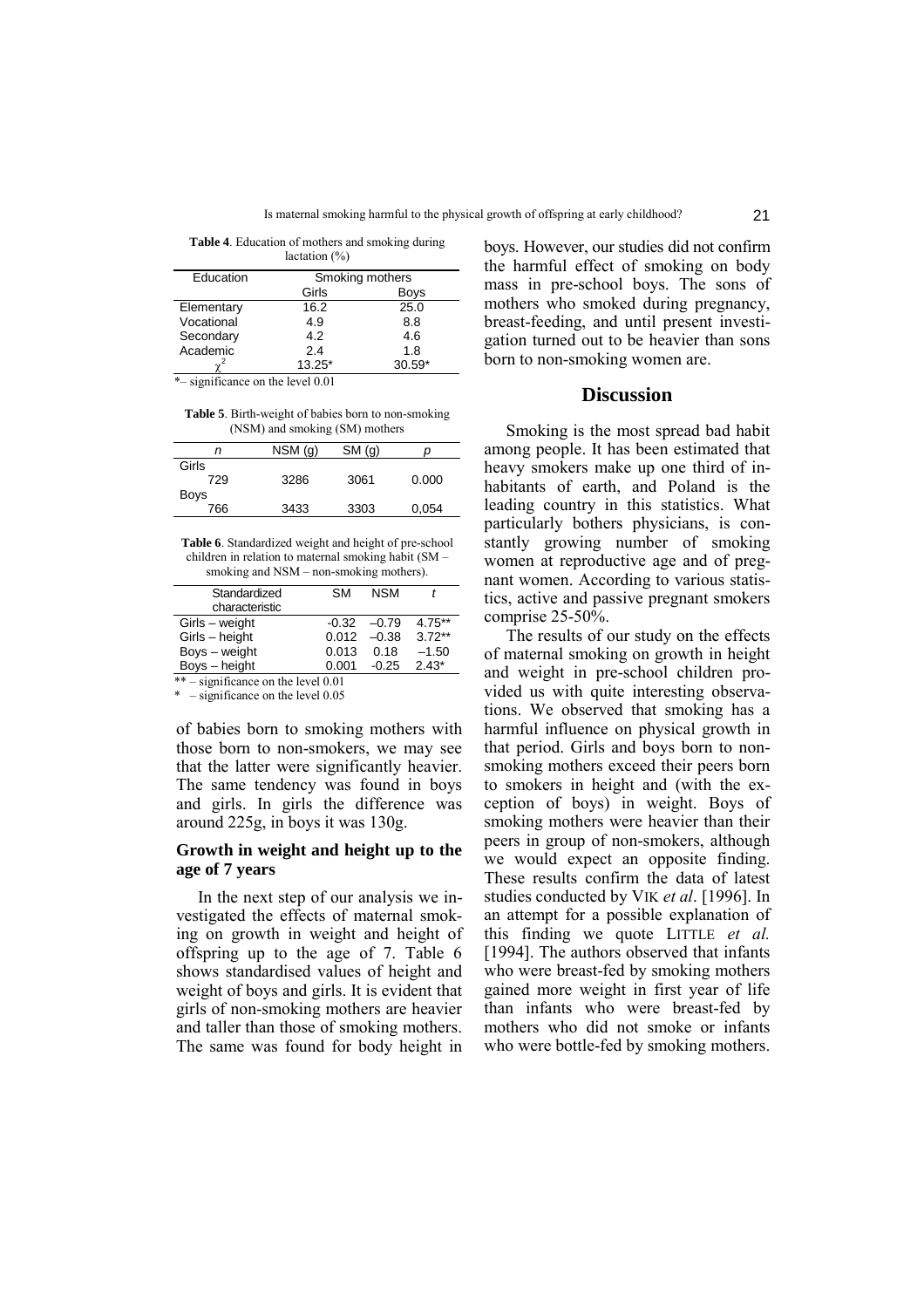They suppose that either the milk composition of mothers who smoke is different from that of mothers who do not smoke or mothers who smoke are less able to maintain milk supply, and thus might introduce solid food earlier. Finally, that weaning implies withdrawal of nicotine from child, which might make the child hungrier or fussier, to which mothers react by giving more solid food. Nicotine withdrawal may decrease energy expenditure, increasing the weight, similar to the weight gain seen in adults who quit smoking. Probably boys born to smoking mothers show at this age total make up for height. Smoking effects in prenatal period may have long term effects also in subsequent time of childhood.

There are many controversies about the effects of maternal smoking on growth in height and weight in preschool children. BOSHUIZEN *et al.* [1988] in their findings observed that differences in weight and the length of the body were mainly seen between newborns of smokers and non-smokers. Neither direct exposure to tobacco by-products through breast milk nor late effects on growth after withdrawal of the exposure to tobacco by-products through breast milk were observed.

Interesting conclusions were also provided by MASCOLA *et al.* [1998]. These authors claim that breast-feeding is the determinant of urine cotinine levels in infants born to smoking mothers. What is more, infants born to smoking mothers are more exposed to environmental tobacco smoke than infants of passive smokers, and breast-feeding dramatically increase this exposure.

Similar results were also provided by HORTA *et al.* [1997], who claimed that children of smoking mothers were not breast-fed till 6th month of live. Moreover, stronger influence of active maternal smoking than passive one on biological development of a child was observed.

The results of our studies indicate that smoking is to some significant extent connected with the level of education. The fact that the higher education the higher values of somatic features in offspring has been emphasized in many recent studies [CHRZĄSTEK-SPRUCH 1979; BIELICKI *et al.* 1981; HULANICKA *et al.* 1990; KACZMAREK 1995]. There are fewer publications devoted to problems of correlation between the level of mother's education and smoking habit. We should, though, conduct researches that would confirm the vital role of mother's educational level in giving up smoking, and what is the result of it, providing children with conditions which will enable them normal and healthy growth. We found in our studies, that majority of women prefer bottle-feeding to breast-feeding. Only the small number of women resorts to natural way of nourishing their offspring. What is worth paying our attention is that breast-feeding is to great extent connected with schooling of mother. These women who graduated from high schools and have profound knowledge are more aware that breast-feeding is more profitable and has unique properties to young organism. The idea of feeding children in natural way should spread and reach also these women who graduated from primary school.

Many authors emphasize the fact that the most known consequences of smoking during pregnancy is the retardation of intrauterine growth and development of fetus, what makes that the newborns have less body mass. Our data provided us with similar findings.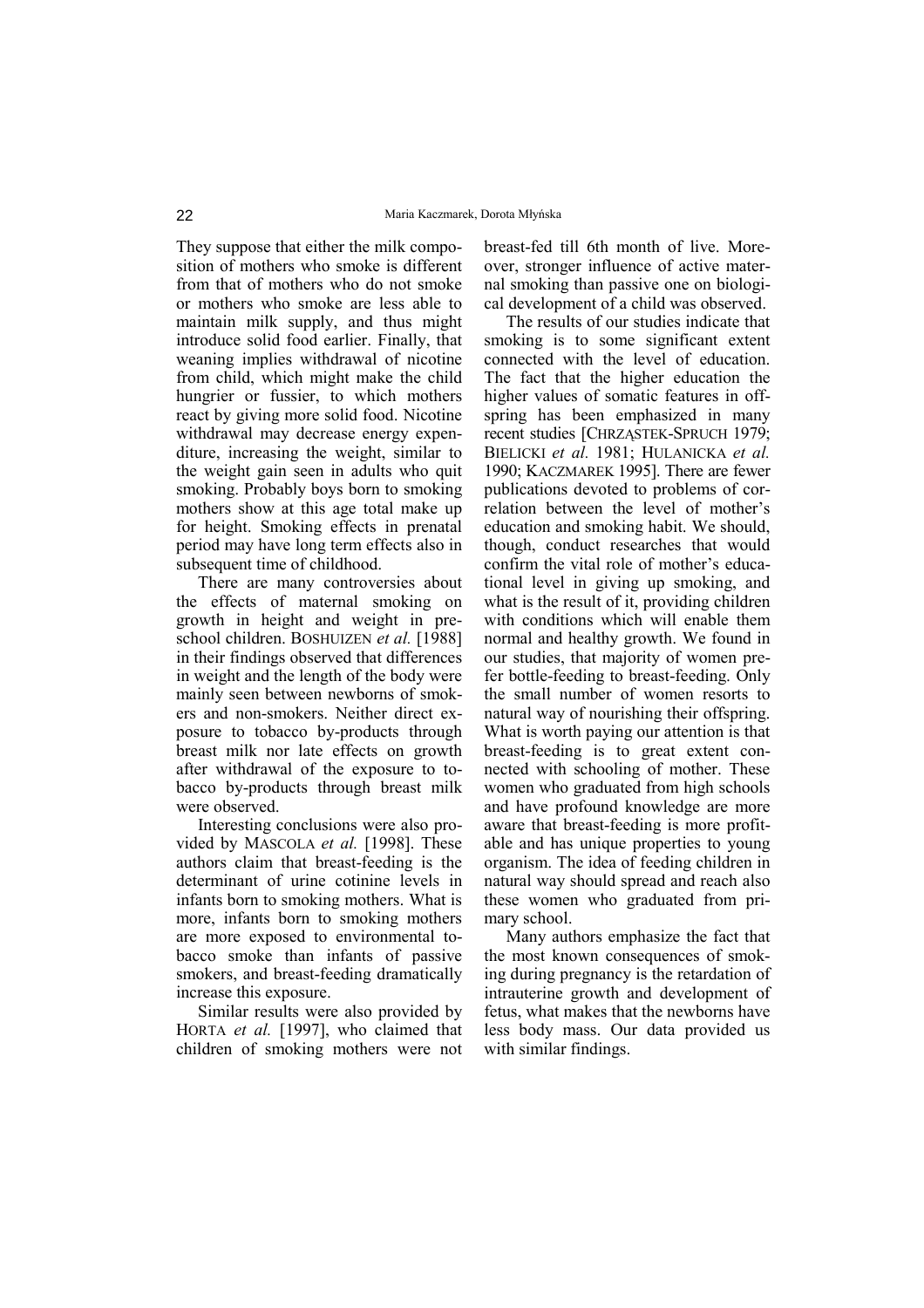## **Conclusions**

On ground of the results obtained in our study following conclusions may be formulated:

1. The effects of maternal smoking during pregnancy are revealed in birthweight of offspring.

2. Newborns of non-smoking mothers are significantly heavier in comparison with those born to smoking mothers.

3. It was observed that smoking has a prolonged effect on growth in pre-school period. Children born to smoking mothers are shorter and lighter. This rule is not confirmed by weight of boys.

4. Women educated from primary schools are heavier smoker general, during pregnancy and lactation than those graduated from high schools are.

#### **References**

- BARR H.M., A.P. STREISSGUTH, D.C. MARTIN, C.S. HERMAN, 1984, *Infant size at 8 months of age: relationship to maternal use of alcohol, nicotine and caffeine during pregnancy,* Pediatrics, **74**, 336
- BOSHUIZEN H.C., P.H. VERKERK, *et al*., 1998, *Maternal smoking during lactation: relation to growth during the first year of life a Dutch birth cohort*, Am.J. Epid., **147**, 117
- BIELICKI T., H. SZCZOTKA, S. GÓRNY, J. CHARZEW-SKI, 1981, *Social separation of people from contemporary Poland: analysis of body height samples born in 1957,* Przegl. Antrop., **47**, 237
- CHRZĄSTEK-SPRUCH H., 1979, *Longitudinal studies of environmental influences on child growth*, Studies in Hum. Ecol., **3**, 179
- CIEŚLIK J., M. KACZMAREK, M.D. KALISZEWSKA-DROZDOWSKA, 1994, *Dziecko poznańskieí90*, Wyd. Nauk. Bogucki, Poznań
- CONTER V., I. CORTINOVIS, P. ROGARI , L. RIVA, 1995, *Weight growth in infants born to mothers who smoked during pregnancy*, Br.Med.J., **310**, 768
- DAY N., G. RICHARDSON, D. GEVA, N. ROBLES, 1992, *Alcohol, marijuana, and tobacco: effects of prenatal exposure on offspring growth and*

*morphology at age six*, Al. Neurotox. Teratol., **14**, 407

- FOGELMAN K., R.O. MANOR, 1988, *Smoking in pregnancy and development into early adulthood*, Br.Med.J., **297**, 1233
- FOX N., M. SEXTON, J. HEBEL, 1990, *Prenatal exposure to tobacco. I. Effects on physical growth at age three*, Int. J. Epidemiol., **19**, 66
- GAJEWSKA E., T. JABŁOŃSKA, *et al.*, 1991, *Szkodliwy wpływ palenia tytoniu na organizm ludzki*, Pediatria Pol., **66**, 218
- HADANI P.E., D.S. SEIDMAN, O. MANOR, 1994, *Breast feeding in Israel: maternal factors associated with choice and during*, J.Epid. Comm. Health, **48**, 281
- HARDY J.B, E.D. MELLITS, 1972, *Does maternal smoking during pregnancy have a long-term effect on the child?* Lancet, ii, 1332
- HORTA B.L., C.G. VICTORIA, A.M. MENEZES, F. BARROS, 1997, *Environmental tobacco smoke and breastfeeding duration*, Am. J. Epidem., **146**, 128
- HOWIE P.W., J.S. FORSYTH, S.A. OGSTON, A. CLARK, V. FLOREY, 1990, *Protective effect of breast feeding against infection*, Br.Med.J., **300**, 11
- HULANICKA B., C. BRAJCZEWSKI, *et al*., 1990, *Big city- small town- village. Differences in physical development of children in Poland*, Anthrop. Dept., PAN, Wrocław
- JANSSON A., K. ANDERSSON, B. BJELKE, 1992, *Effects of postnatal exposure to cigarette smoke on hypothalamic catecholamine nerve terminal systems and on neuroendocrine function in the postnatal and adult male rat*, Acta Phys. Scand., **144**, 453
- KACZMAREK M., 1995, Wpływ warunków życia na *wzrastanie i rozwÛj człowieka,* Wyd. UAM, seria antrop. **20**, Poznań
- KALISZEWSKA-DROZDOWSKA M.D., 1999, *Rola czynnika żywieniowego w ocenie dynamiki i akceleracji rozwoju niemowląt,* [in:] *Uwarunkowania rozwoju, sprawnosci i zdrowia*, Materiały z konferencji, Wyd. WSP, Częstochowa
- KERN K., 1983, *Wpływ palenia papierosów na niską masę urodzeniową płodu i rozwÛj dzieci,* Ginekol. Pol., **54**, 483
- KOWALSKI J.M., 1994, *Wpływ palenia tytoniu na stan płodu,* Zdrowie Publ., **105**, 88
- KRAMER M.S., 1988, *Does breast-feeding help protect against atopic disease? Biology, methodology and a golden jubilee of controversy*, J. Pediatr., **112**, 181